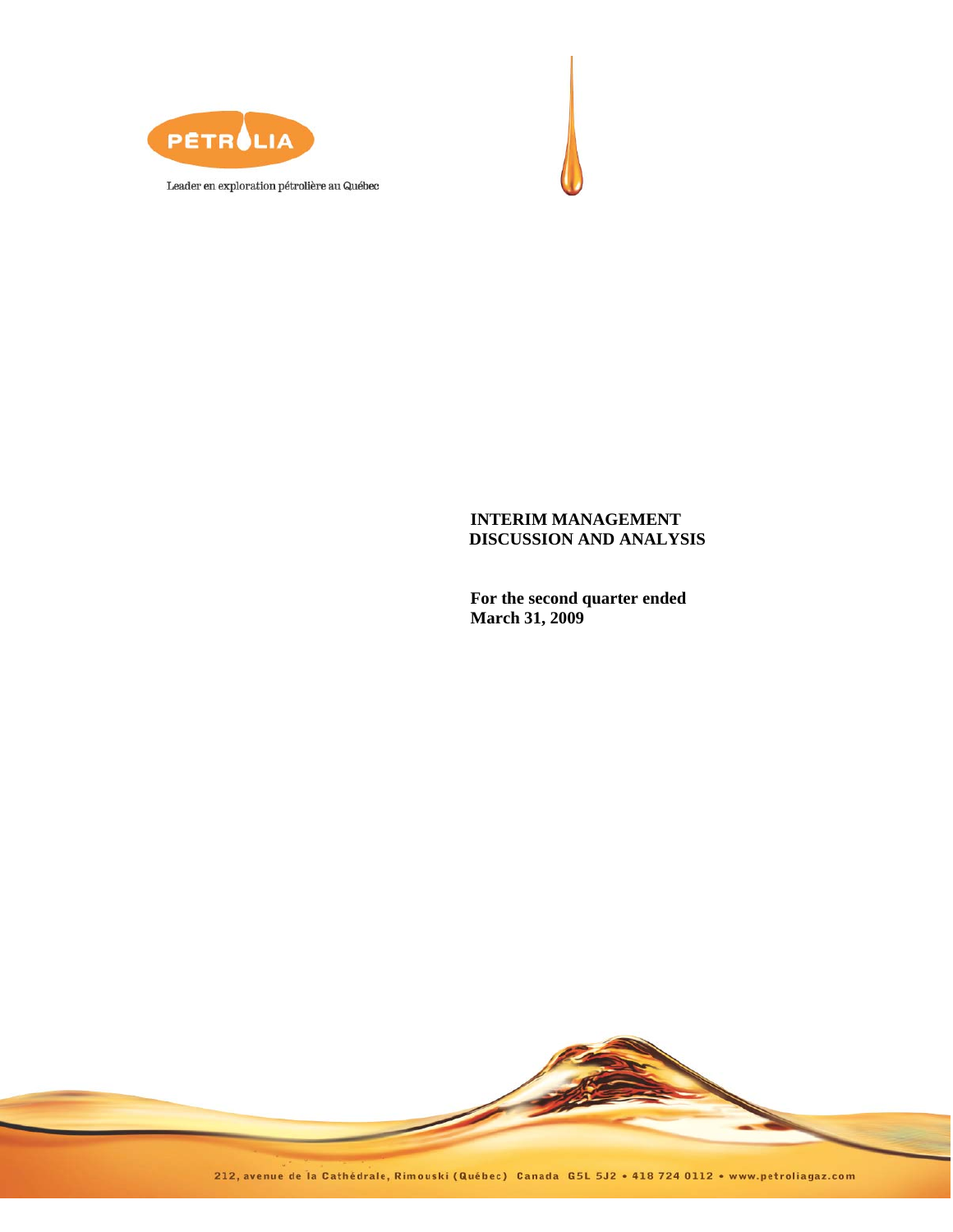### **MANAGEMENT DISCUSSION AND ANALYSIS FOR THE SECOND QUARTER ENDED MARCH 31, 2009**

This interim management discussion and analysis is an addition and supplement to the quarterly financial statements and should be read in conjunction with them and the audited financial statements for the fiscal years ended September 30, 2008 and 2007, and the annual management report when required. It presents the view of Management on current Company activities and financial results, as well as a preview of the activities during the coming months.

# **1.1 DATE**

This management discussion and analysis for the six-month period ended March 31, 2009, is dated May 11, 2009.



Pétrolia's leases as of March 31,

# **1.2 NATURE OF ACTIVITIES AND OVERALL PERFORMANCE**

The Company is incorporated under Part 1A of the Quebec Companies Act. It has been listed on the TSX Venture Exchange since February 16, 2005. Exploration and development of oil and gas properties are the Company's primary activities. Moreover, as part of achieving these objectives, the Company is called upon to enter into partnership agreements specific to the oil and gas industry.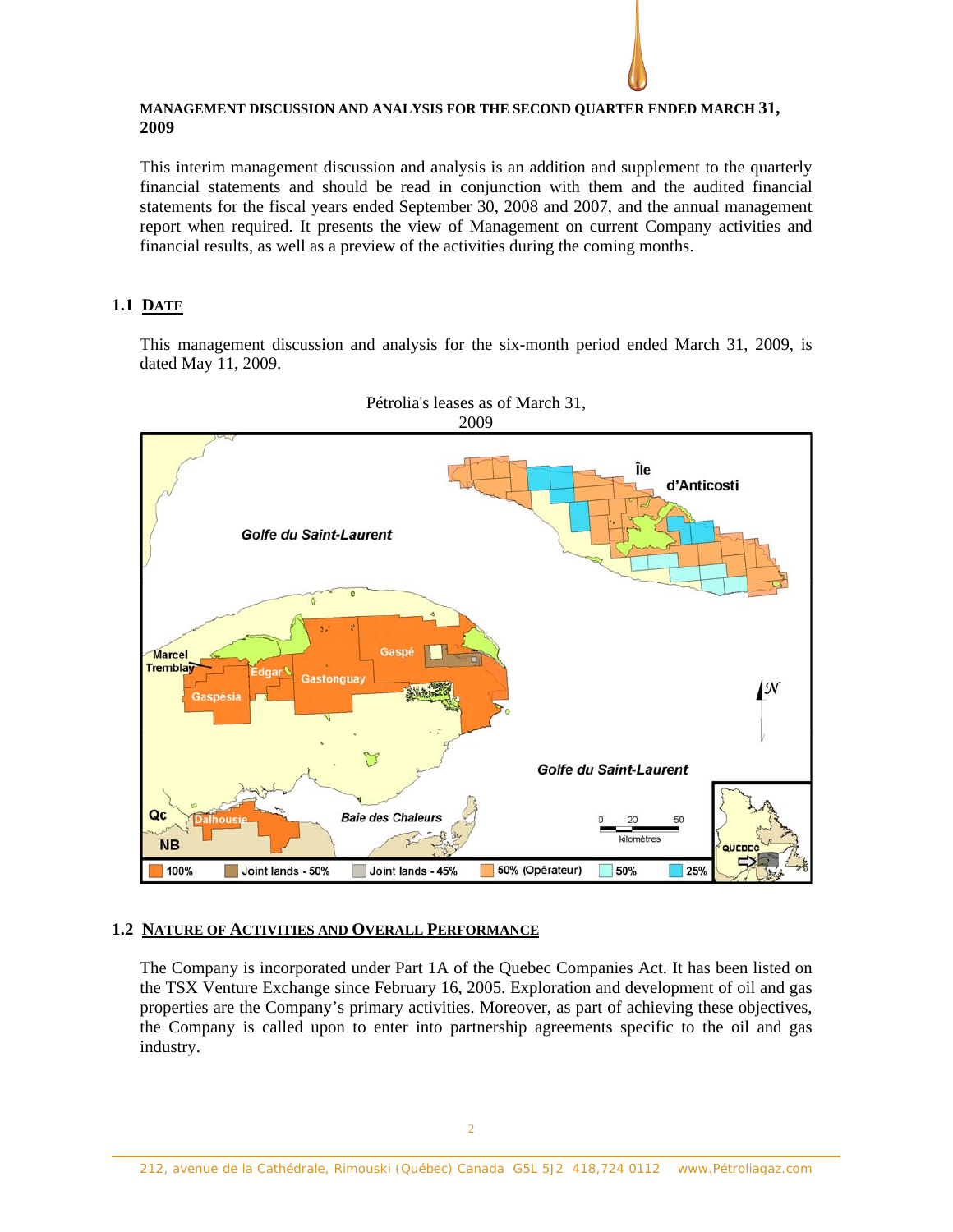Pétrolia owns interests in mineral properties covering 15,000 km² (3.7 million acres), or about 18% of the total permitted area in Quebec. These leases, which are mainly located on the Gaspé Peninsula and Anticosti Island, are considered to be highly prospective, representing about 70% of Quebec's onshore petroleum potential.

Since its activities began, the Company has devoted most of its efforts to carrying out exploration programs for its various properties. Each program was designed based on the level of maturity of the exploration, the geological nature of the terrain, and the targeted oil objectives. During the previous quarters, its efforts were particularly directed towards the interpretation of data acquired during seismic and geochemical campaigns carried out in 2008 and towards to the choice of drilling sites based on these results. In 2009, Pétrolia is starting a crucial phase in its exploration work, since it will move on to the drilling stage on the main targets already identified.

Pétrolia's goal is to produce 5% of Quebec's oil consumption within the next four years. For 2009, Pétrolia took on a slogan: DRILLING TO DISCOVER. The Company is structuring its exploration strategies to achieve its primary objective: to become the leader in oil production in Quebec.

# **1.2.1 FINANCING AND INCOME**

The Company's current income consists mainly of interest income, since the Company is still in the exploration stage. It therefore obtains its funding by issuing shares.

During the second quarter, the Company carried out exploration work for a total of \$607,043, including \$67,745 on behalf of a partner. The net loss for the quarter was \$456,584 (\$0.0112 per share) compared to a net loss of \$107,581 (\$0.0035 per share) for the corresponding quarter of the previous year.

# **1.3 STRATEGY AND OUTLOOK**

Pétrolia has made it clear that in 2009 it intends to drill a number of the targets that have been identified on its properties. Because the current economic situation has led to a widespread slowdown in oil and gas exploration, particularly in Canada, the Company will be able to take advantage of the increased availability of drills and experienced crews.

Exploration demands time, major investments, and a detailed study of the data. A discovery in one of the wells will also require additional analyses and follow-up drilling before any reserves can be certified. It is therefore essential for Pétrolia to advance to the drilling stage as quickly as possible, in order to improve its position with investors once the economy resumes its normal course.

During the next quarter the Company will continue to formulate its drilling program, assigning priorities to the projects to be featured during 2009. The seismic and geochemical surveys carried out in 2008 have identified a number of targets on the Gaspé, Anticosti, and Dalhousie properties. The Company plans to drill at least two of these targets; if it is able to secure partners, other targets could also be drilled over the next three quarters.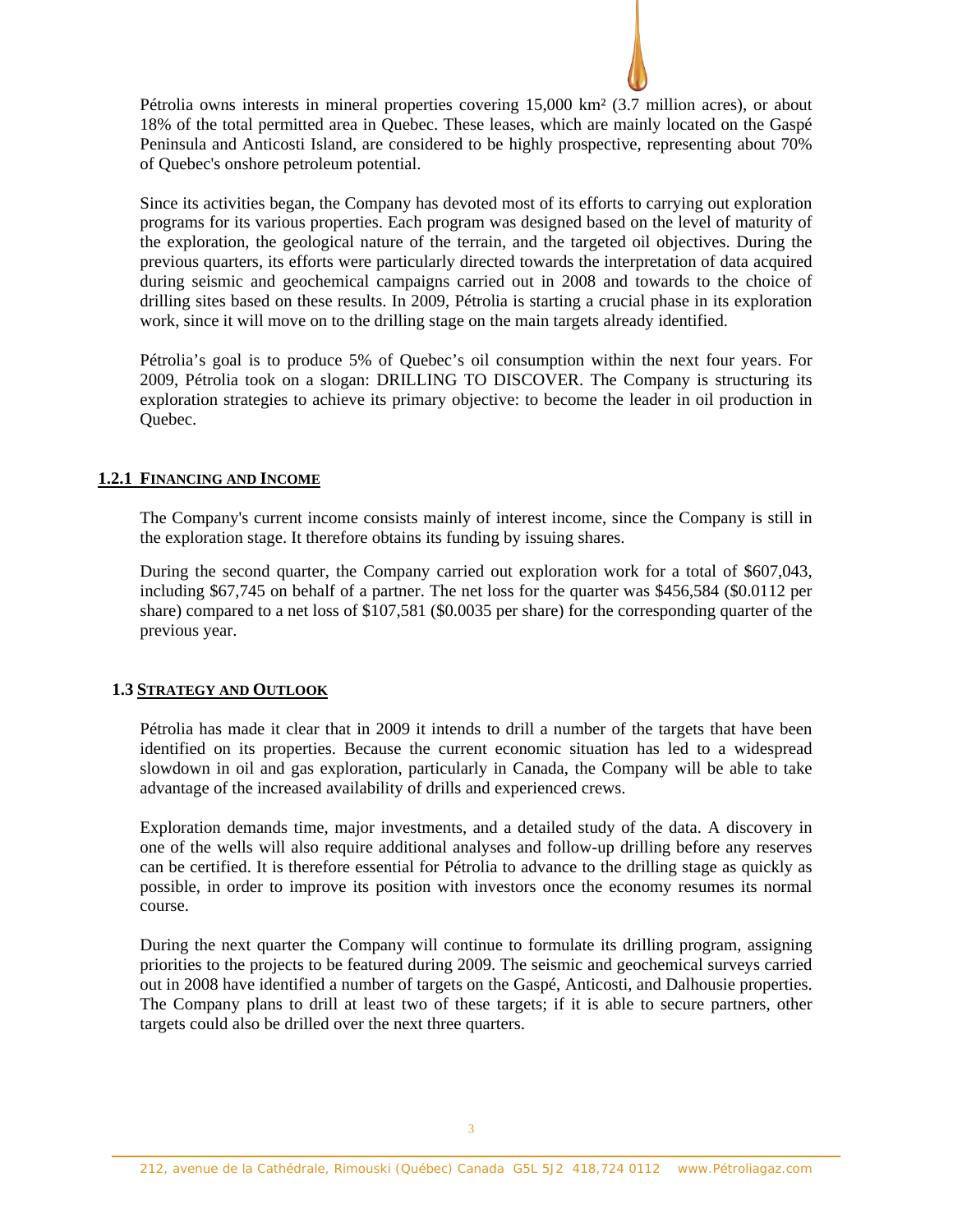Information on the agreements and the exploration work can be found on the Company's website (www.petroliagaz.com).

### **Haldimand Project** *(45 % interest)*

As indicated in the press release of May 7, 2008, a \$5M exploration program was implemented by the partners, designed to put the Haldimand field into production and also to obtain a certification of the deposit's reserves from an independent firm. Only the drilling of a second well remains to complete this program.

#### Haldimand No. 1

The Pétrolia-Haldimand No. 1 discovery well was located on a single seismic profile; the extent of the producing zones on either side of this profile is therefore unknown. The data obtained from the discovery hole were insufficient to define the characteristics of the petroleum or the reservoir. Without these data it is almost impossible to characterize the deposit or to produce from it without possibly jeopardizing the future recovery rate. Faced with these uncertainties, the partners decided to take a cautious approach and postponed commissioning the well until they have undertaken additional work and are in a position to properly define the limits and physical properties of the reservoir. In view of all this it was decided not to resume production from Haldimand No. 1 until the No. 2 well has been drilled and the results assessed.

#### Haldimand No. 2

On February 18, 2009 the project's partners announced that interpretation of the 3-D seismic data acquired in the fall of 2008 had been completed, and that the location of the Haldimand No. 2 Well had been selected. Depending on the results obtained during drilling, the new well should have a depth of about 1,100 metres. The partners also announced their intention to drill this new well after the spring thaw, as soon as the operator considers it appropriate.

This drilling is expected to enable:

- 1) confirmation of the extent of the producing zones identified in the first well,
- 2) definition of the gas/oil ratio under reservoir conditions,
- 3) characterization of the reservoir,
- 4) calibration of the interpretations of the logs from the first well, so that other intervals could possibly be perforated, thereby increasing the output from the producing zone.

The surface rights have already been leased from the owner, and development of the well-site should begin in the near future.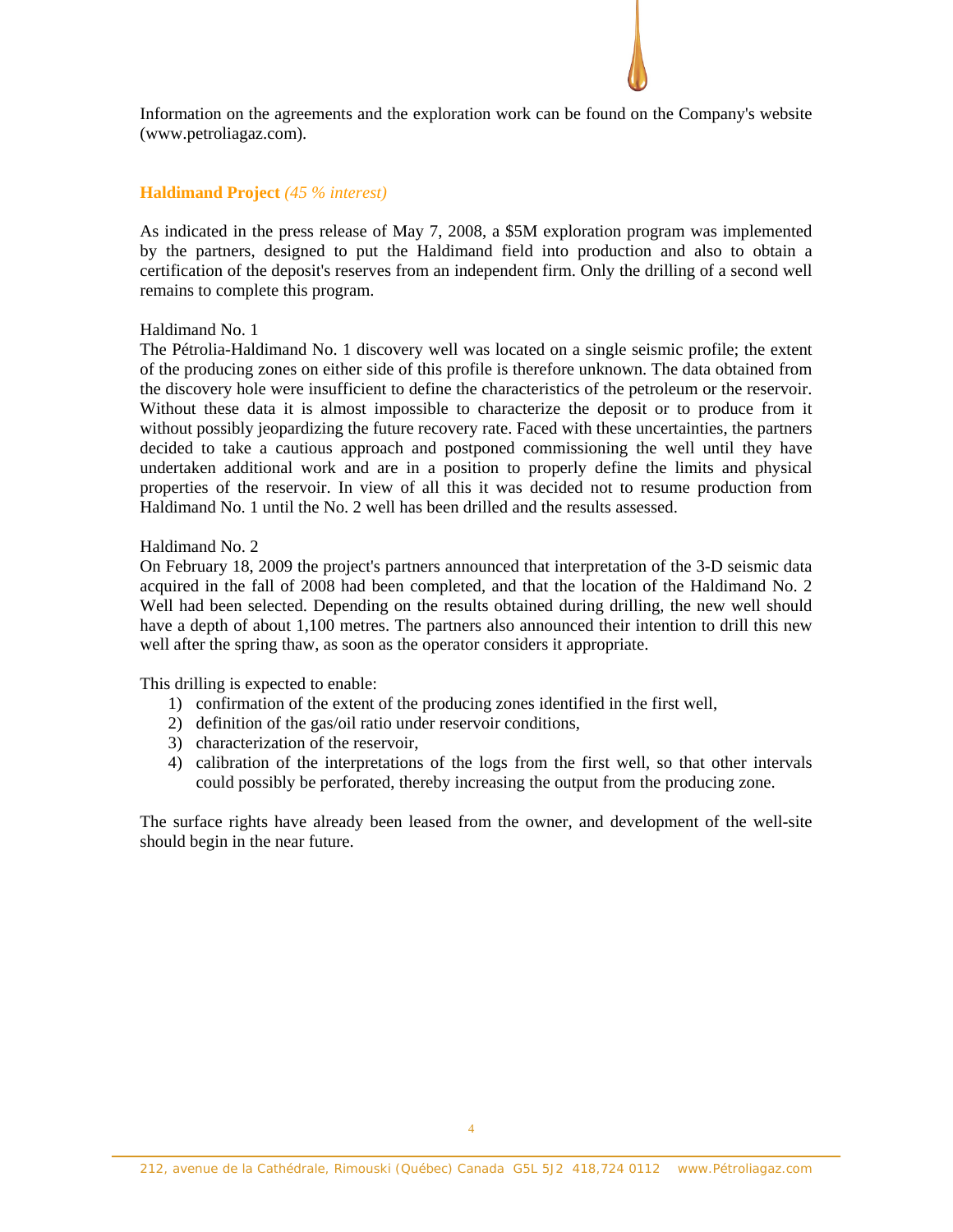| <b>Haldimand: 900 hectares</b> |                                                                                                                                                                                                                                                                                                                                                                                                           |
|--------------------------------|-----------------------------------------------------------------------------------------------------------------------------------------------------------------------------------------------------------------------------------------------------------------------------------------------------------------------------------------------------------------------------------------------------------|
| <b>Partnership</b>             | Signing of a partnership agreement with Junex $(45\%)$<br>and Gastem (10 %)<br>Signature in 2008 of a joint operating agreement for<br>the development of the Haldimand Project                                                                                                                                                                                                                           |
| <b>Achievements</b>            | Acquisition of seven seismic profiles in 2005, with a<br>total length of 34 km<br>Drilling of the Pétrolia-Haldimand No. 1 Well in 2005<br>In 2007-2008, characterization of the organic matter<br>and petrography of the formations in the Pétrolia-<br>Haldimand No. 1 Well                                                                                                                             |
|                                | 3-D seismic campaign in 2008, covering 13 km <sup>2</sup><br>In 2008, recovery of a pressure gauge installed in the<br>well in 2006, and collection of samples under reservoir<br>conditions<br>Soil-geochemistry survey in 2008<br>Reprocessing of the 3-D survey data, aimed at<br>confirming the presence of seismic reflectors that<br>may have been obscured during data migration                   |
| <b>Proposed Work</b>           | Continuing analyses and tests in the Pétrolia-<br>Haldimand No. 1 Well<br>Extended production test to confirm the production<br>capacity of the Pétrolia-Haldimand No. 1 Well<br>More detailed geologic studies of the various<br>formations<br>Gravimetric survey to refine the current models<br>Drilling of a second well to target the producing zones<br>already identified in the previous borehole |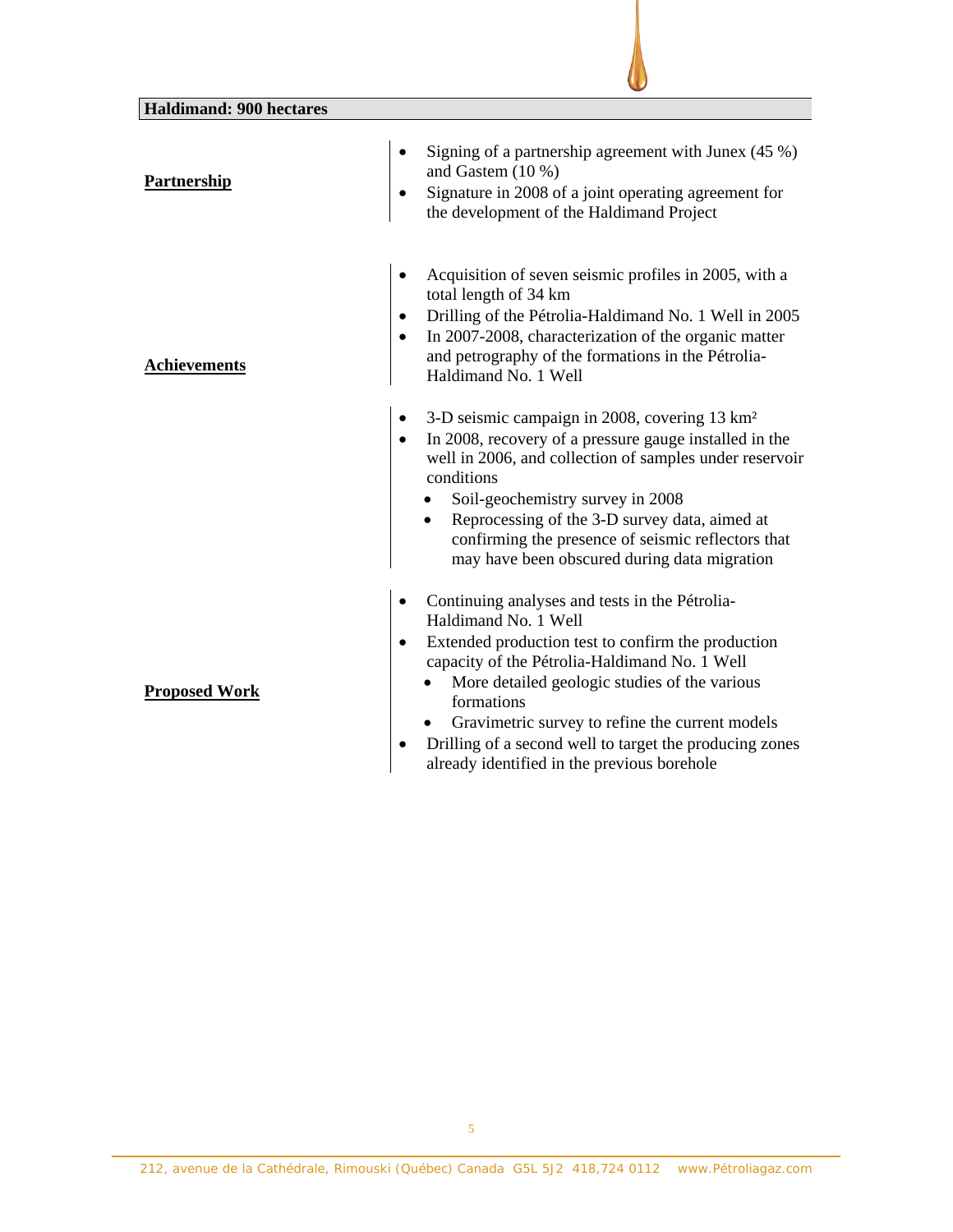



#### **Haldimand Corridor Project** *(100 % interest)*

The Haldimand Corridor Project was conceived during 2008. This project, 100 % owned by Pétrolia, is located to the northwest and southeast of Haldimand. The Haldimand Corridor is a priority project, in which the Company invested \$1.2M in exploration work during 2008. It plans to drill there as soon as possible.

The seismic, magnetic, geochemical, and geologic surveys carried out in 2008 have substantially improved the database that Pétrolia acquired. For example, the results from geochemical analyses performed on soil samples (adsorbed gases)

confirm the near-surface presence of strongly anomalous concentrations of hydrocarbons. These results have defined a number of zones likely to contain petroleum. Based on these results and its assessment of earlier work, Pétrolia carried out an 83-km seismic-acquisition program in December 2008.

The seismic results indicate that the Haldimand Corridor contains different types of potential traps in its northern and southern portions:

- 1) The Southern Haldimand Fairway constitutes the natural extension of the Pétrolia-Haldimand No. 1 field. The results of the earlier and newly-acquired 2-D seismics, combined with the surface geology and an aeromagnetic survey (partially in HD) acquired by Pétrolia in 2008, have defined two drilling targets at a maximum depth of 1,500 m.
- 2) In the Northern Haldimand Fairway, the seismics suggest the presence of reefs within the Chaleurs Group. The Northern Haldimand Corridor thus shows similarities to the Bourque Project. Reefal traps are very abundant in the Western Canadian Sedimentary Basin, and also in Ontario and Michigan, which further supports Pétrolia's interest in this region. The old seismic data, combined with the new data acquired by Pétrolia in 2008, should enable a drill target to be identified in this area. The present estimate is that a well 2,000 metres deep would be necessary to reach the reef-bearing strata.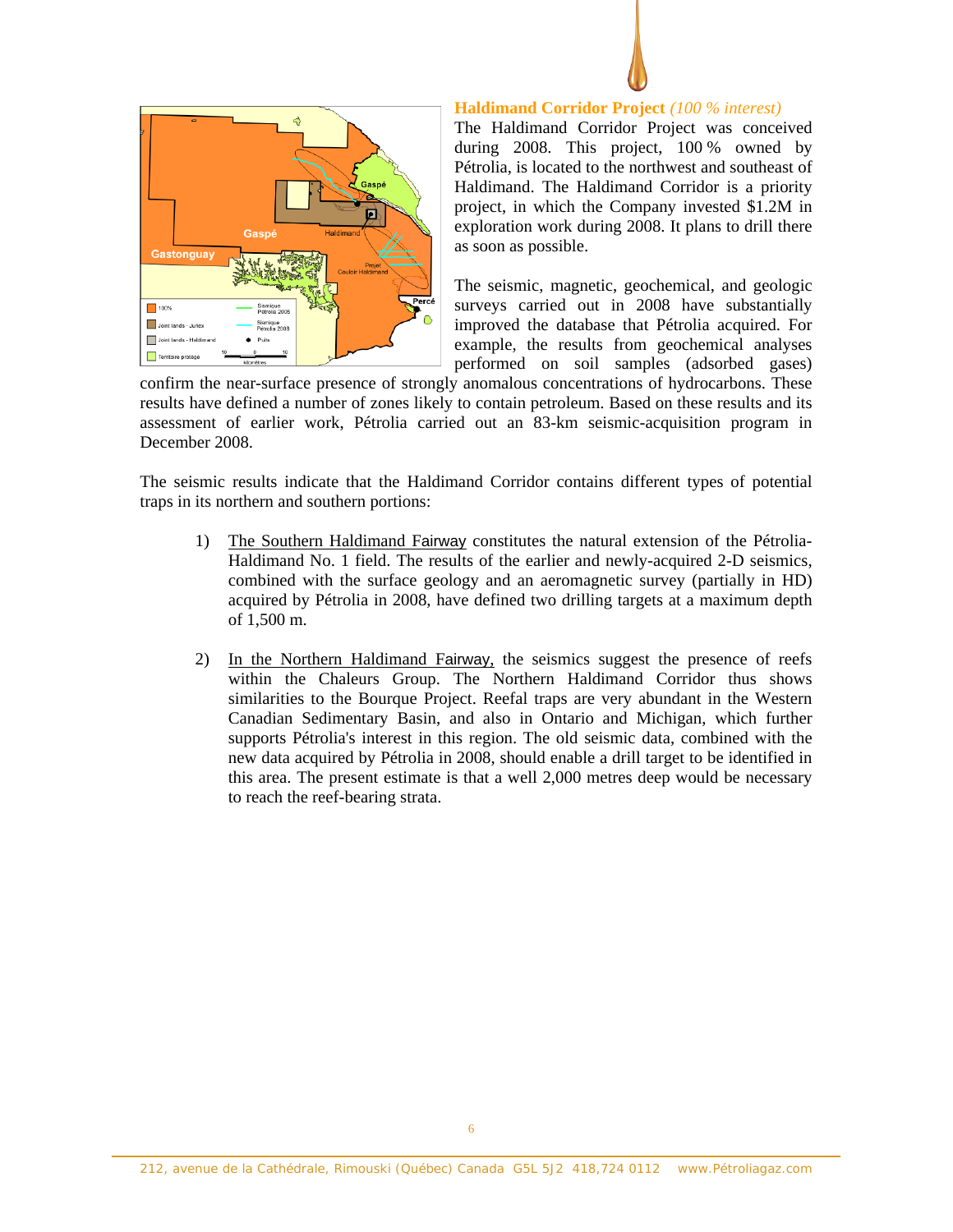| <b>Southern Haldimand</b> |  |  |
|---------------------------|--|--|
| Corridor                  |  |  |
|                           |  |  |
|                           |  |  |

| <b>Achievements</b>                 | Reassessment of available data and reprocessing of some of the<br>٠<br>old seismic lines<br>Soil-geochemistry survey conducted in 2008 (900 samples)<br>٠<br>In 2008, acquisition of five seismic lines with a total length of<br>$\bullet$<br>57 km, including a portion in the sea<br>High-resolution 550-km <sup>2</sup> airborne magnetic survey to extend<br>the government surveys to the east |
|-------------------------------------|------------------------------------------------------------------------------------------------------------------------------------------------------------------------------------------------------------------------------------------------------------------------------------------------------------------------------------------------------------------------------------------------------|
| <b>Proposed work</b>                | Analyses of the organic matter in eight field samples from the<br>Tar Point anticline<br>Planning of a drilling campaign<br>٠<br>Drilling of an exploration well (depending on the available<br>budget)<br>Gravimetric survey leading to a gravimetric inversion to<br>$\bullet$<br>define the top of the basement                                                                                   |
| <b>Haldimand</b><br><b>Northern</b> |                                                                                                                                                                                                                                                                                                                                                                                                      |

| <b>Corridor</b>      |                                                                                                                                                                                                                                                                                           |
|----------------------|-------------------------------------------------------------------------------------------------------------------------------------------------------------------------------------------------------------------------------------------------------------------------------------------|
| <b>Achievements</b>  | In 2008, acquisition and processing of a 26-km long seismic<br>profile<br>Integration of earlier and recent seismic data with gravimetric,<br>magnetic, and geologic data, to establish a model for<br>exploration<br>Soil-geochemistry survey over a portion of the Northern<br>Corridor |
| <b>Proposed work</b> | Continued assessment of results<br>Selection of targets for drilling                                                                                                                                                                                                                      |

# **Bourque Project** *(100% interest)*

The Bourque Project covers ground northwest of Gaspé located on the northern margin of a Siluro-Devonian sedimentary basin which contains numerous petroleum showings. Pétrolia has been carrying out geoscientific studies on the property for nearly two years, and has reinterpreted earlier data in order to assess its petroleum potential. In 2008 this led Pétrolia to carry out an exploration program based on a search for Siluro-Devonian reefs, following the model of marginal reefs and pinnacle reefs proposed by P.A. Bourque. Pétrolia has refined this model and identified some promising targets. The discovery of hydrocarbons in a Siluro-Devonian reef could lead to commercial production and would revive exploration in new sectors of the Gaspé region.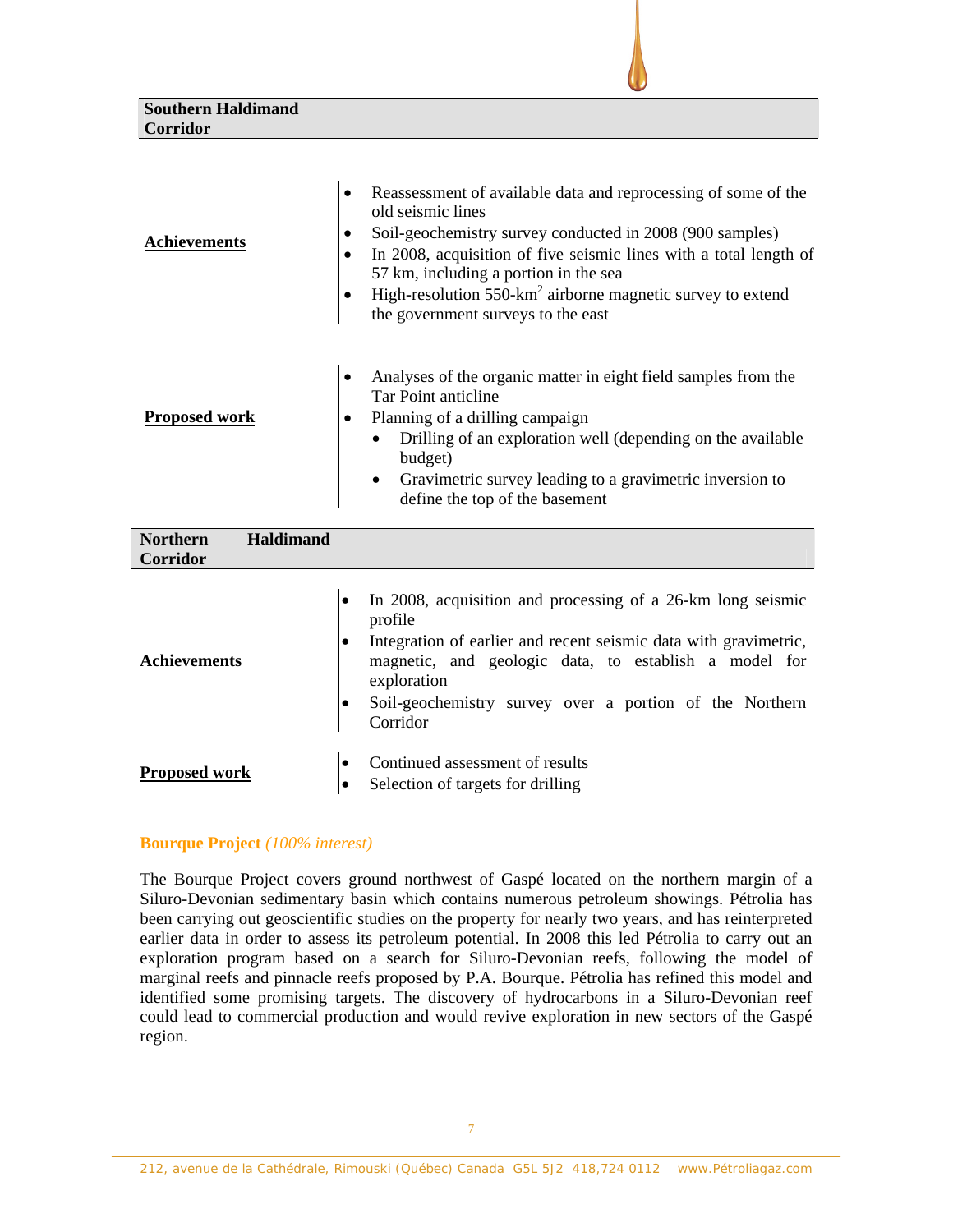Discussions with Pilatus Energy Canada led to the signing of a \$20M agreement for exploration of the Bourque Project properties. This partner will earn a 70% interest in the project if it meets all the terms of the agreement (*Press Release of August 5, 2008).* Under the terms of the agreement Pilatus first had to carry out a 3-D seismic campaign. This stage was completed in September 2008 with the acquisition of a  $65\text{-}km^2$  survey.

The results of the 3-D survey confirm the presence of the reefs that had been predicted by the 2-D seismics. Several potential drilling targets were identified: Pétrolia and Pilatus are thus now in a position to select a site for the first exploration borehole. The starting date for the work will be determined by Pilatus.

With the Bourque Project, Pilatus has opted for an ambitious exploration program. It is anxious to advance quickly to the next stage. Besides being a partner in the Bourque Project through its Canadian subsidiary Pilatus Energy Canada, the Pilatus Group of Switzerland also owns 11% of Pétrolia's capital stock *(Press Release of Jan. 31, 2008).* In fact, Pilatus believes that Pétrolia's positioning gives it a strategic stake in the future of the North American petroleum industry.

# **Bourque: 74,267 hectares**

| <b>Partnership</b>   |        | Pilatus Energy Canada                                                                                                                                                                                                                                                                                                                                          |
|----------------------|--------|----------------------------------------------------------------------------------------------------------------------------------------------------------------------------------------------------------------------------------------------------------------------------------------------------------------------------------------------------------------|
| <b>Achievements</b>  | ٠<br>٠ | Acquisition and interpretation of old seismic data that are now in<br>the public domain<br>Acquisition of 3-D seismic data (65 km <sup>2</sup> ) in 2008<br>Study of the maturation of organic matter in surface samples<br>collected in 2007<br>Interpretation and evaluation of the results of the 3-D seismic<br>survey<br>Location of targets for drilling |
| <b>Proposed work</b> |        | Planning of a drilling campaign (depending on partner's decision)                                                                                                                                                                                                                                                                                              |

#### **Dalhousie Property** *(100 % interest)*

Pétrolia is the first oil company to take an interest in this region of northern New Brunswick, based initially on a study of organic matter published by the GSC, which showed that a large portion of the region has oil and gas potential. Moreover, a study of the regional magnetic and gravity surveys, together with an inversion of the gravitational field, suggests the presence of a major structure in the coastal region southeast of Charlo. The core of this structure consists of fractured Middle Ordovician volcanic rocks.

Pétrolia confirmed the presence of this structure by means of two 39-km long seismic profiles acquired during the previous quarter. A horizontal event in the seismics, within a layer assumed to be Ordovician volcanic rocks, was interpreted as a water/gas contact. In addition, analyses of samples collected from a mining drillhole also show that gas has circulated through fractures in the volcanic rocks, which made them the primary drill target.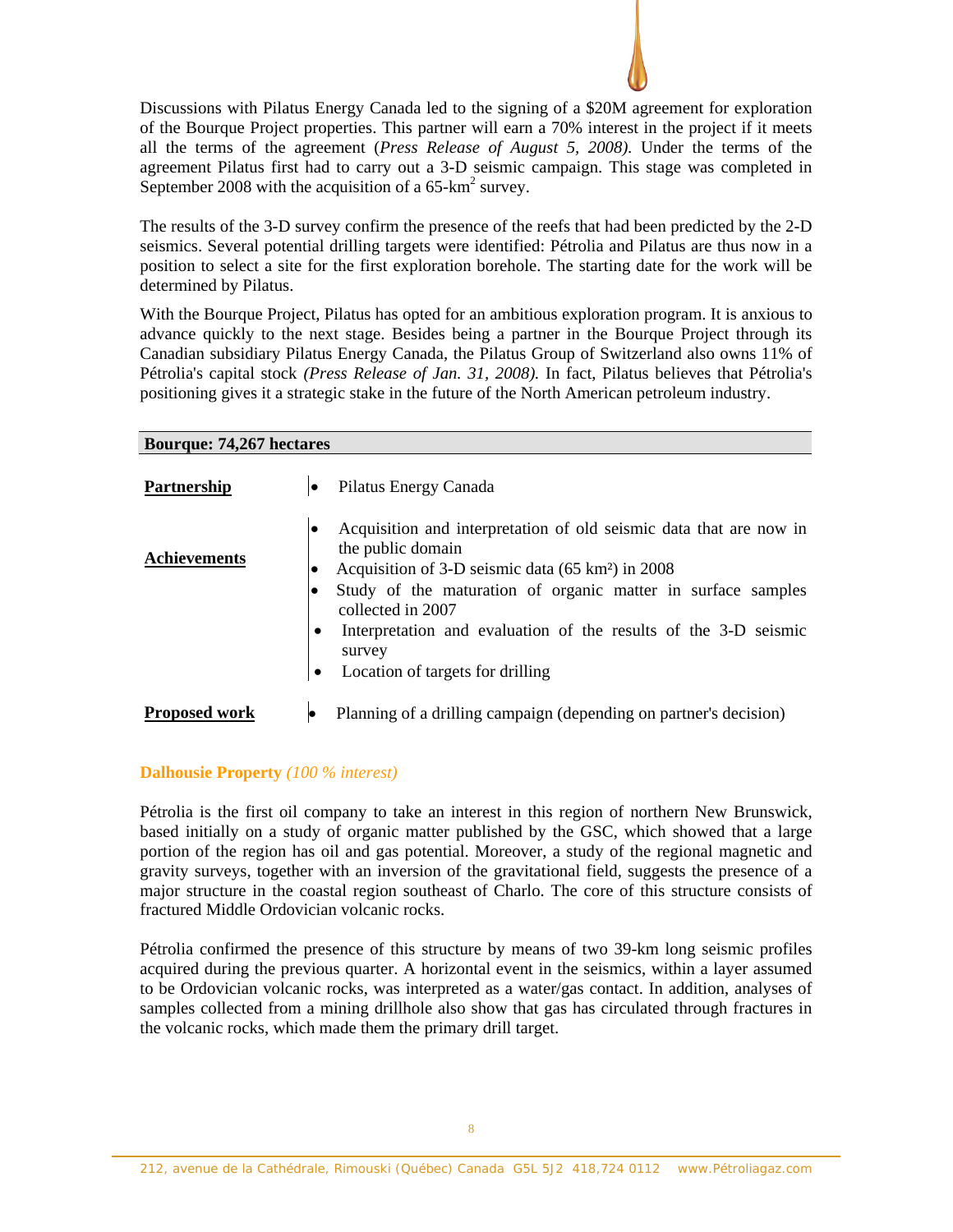

Thus all the elements of an oil-producing system are present, and a drillhole will enable their confirmation and also determine the petroleum potential of this structure.

#### **Dalhousie: 68,163 hectares**

| <b>Achievements</b>  | Leases acquired in 2006 and 2008 (235 $km^2$ ), 100% owned by<br>Pétrolia<br>A report published by the Geological Survey of Canada in 2005<br>acknowledged the region's oil and gas potential<br>Evaluation of the petrophysical properties of the Ordovician<br>٠<br>volcanic rocks, which are one of the potential objectives in this<br>region<br>Acquisition of a gravimetric survey in 2008<br>$\bullet$<br>Three-dimensional (3-D) modelling of the potential fields shows the<br>extent of the target structure<br>Acquisition of 2-D reconnaissance seismic profiles in 2008, over a<br>total length of 39 km |
|----------------------|-----------------------------------------------------------------------------------------------------------------------------------------------------------------------------------------------------------------------------------------------------------------------------------------------------------------------------------------------------------------------------------------------------------------------------------------------------------------------------------------------------------------------------------------------------------------------------------------------------------------------|
| <b>Proposed work</b> | Planning of a drilling campaign (depending on the available<br>$\bullet$<br>budget)                                                                                                                                                                                                                                                                                                                                                                                                                                                                                                                                   |

### **Anticosti Property** *(Pétrolia's interest: from 25 to 50 %)*

Anticosti Island comprises a vast area that is highly prospective but relatively little explored. The island's geology consists of rocks whose composition and age are similar to those in producing areas of the northeastern United States. The island's geology also resembles that of the Saint Lawrence Lowlands, where interesting discoveries have also been made, including the one at St-Flavien in hydrothermal dolomites. A good source rock is present on the island, and analyses of organic matter from drillholes show that it has generated petroleum during the basin's history. Porous zones and petroleum showings have also been encountered in drillholes, and a number of structures favourable to hydrothermal dolomitization were identified on the seismics.

The leases jointly held by Pétrolia and Corridor Resources cover almost all of the ground that is prospective for petroleum. The Anticosti property is particularly interesting for Pétrolia because exploration has reached the drilling stage, with several targets ready for drilling. The Company looks forward to results in the short and medium term. However, considering the high cost of drilling in this region, and the unfavourable economic situation, the partners have not yet taken a decision on starting operations on the island. Pétrolia will nevertheless continue to analyze and interpret Shell's seismic data and the data obtained from drilling so as to identify and develop new concepts.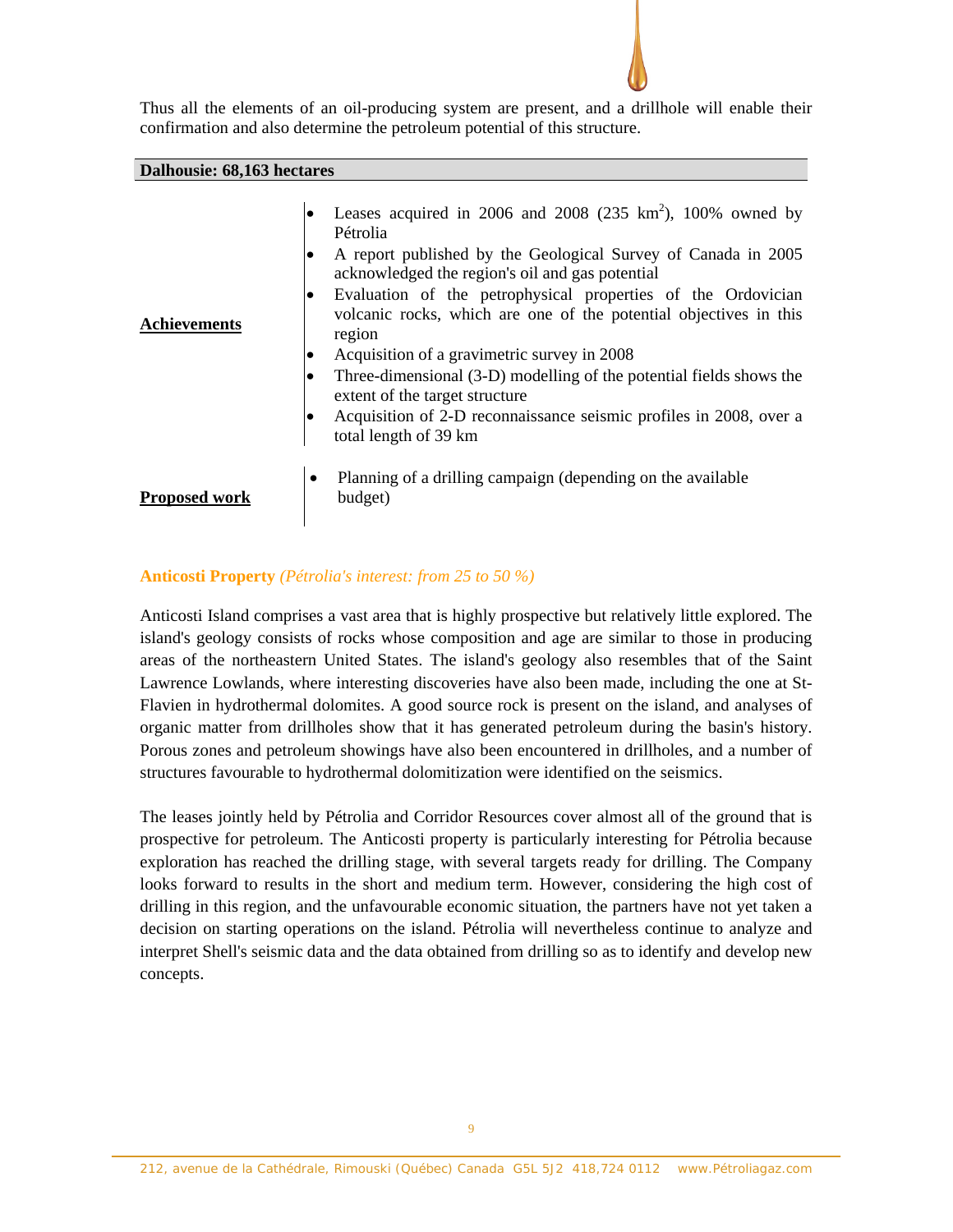### **Anticosti: 638,106 hectares**

| <b>Partnership</b>   | Corridor Resources Inc.<br>$\bullet$                                                                                                                                                                                                                                                                                                                                                                                                                                                                                                           |
|----------------------|------------------------------------------------------------------------------------------------------------------------------------------------------------------------------------------------------------------------------------------------------------------------------------------------------------------------------------------------------------------------------------------------------------------------------------------------------------------------------------------------------------------------------------------------|
| <b>Achievements</b>  | Leases acquired in 2007<br>Interpretation of seismic lines and available drilling data<br>Soil-geochemistry survey (adsorbed gases and microbial analysis)<br>$\bullet$<br>in 2008, covering the whole island $(1,700 \text{ samples})$<br>Interpretation of the Shell and Hydro-Quebec seismic data<br>$\bullet$<br>Integration of the drilling data into modern composite logs<br>٠<br>Assessment of the Shell Jupiter No. 1 and Shell Roliff No. 1 wells,<br>$\bullet$<br>and preparation of a poster presentation on the Jupiter structure |
| <b>Proposed work</b> | Study in progress aimed at characterizing the organic matter in three<br>drillholes from the east of the island                                                                                                                                                                                                                                                                                                                                                                                                                                |

### **Gaspésia, Edgar, and Marcel-Tremblay Properties** *(100 % interest)*

There had been little exploration work on these properties prior to Pétrolia's arrival. However, the seismic lines acquired by the Company and the Quebec Ministry of Natural Resources and Wildlife suggest the presence of potential targets in the Silurian and Devonian formations. The profiles also show major structures that do not appear on surface, but that could form promising traps. The rocks' thermal maturation renders them favourable for the preservation of gas. Several outcrops of dolomitized limestone and sandstone located on the edge of the sedimentary basin show porosity and contain traces of hydrocarbons. They could form a reservoir capable of accumulating large quantities of natural gas.

The results of a soil-geochemistry survey conducted in 2008 show the presence of anomalous hydrocarbon values over major structures seen in the seismic profiles acquired by Pétrolia since 2005. Additional seismic surveys may be necessary to more precisely define targets for drilling.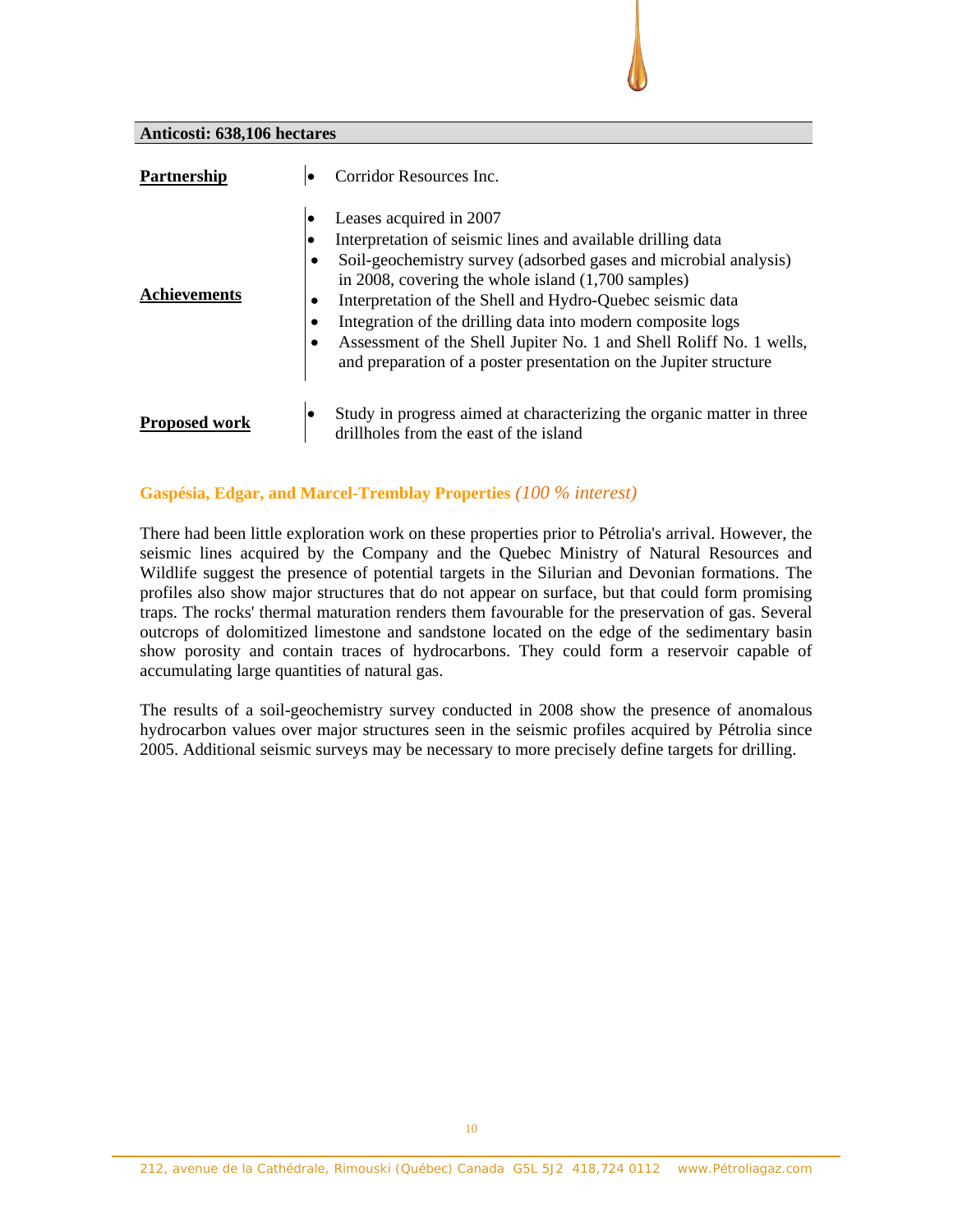**Gaspésia, Edgar, and Marcel Tremblay: 221,395 hectares** 

| <b>Achievements</b>  | Leases acquired in 2002, 2006, and 2007, 100% owned by Pétrolia<br>A thermal-maturation study carried out in 2003 shows the oil and<br>gas potential<br>Acquisition of a 2-D seismic line 32 km long in 2005<br>٠<br>Acquisition of four 2-D seismic lines with a total length of 126 km<br>in $2006$<br>In 2008, soil-geochemistry survey (334 samples) near salt marshes<br>$\bullet$<br>and along the Pétrolia and Quebec Ministry of Natural Resources<br>and Wildlife seismic lines<br>Acquisition of four seismic lines with a total length of 52 km in<br>2008 |
|----------------------|-----------------------------------------------------------------------------------------------------------------------------------------------------------------------------------------------------------------------------------------------------------------------------------------------------------------------------------------------------------------------------------------------------------------------------------------------------------------------------------------------------------------------------------------------------------------------|
| <b>Proposed work</b> | Analyses of old and new seismic, magnetic, gravimetric, and<br>٠<br>geochemical data in progress<br>Reprocessing of seismic lines MRN-12 (2001) and PET 06-04                                                                                                                                                                                                                                                                                                                                                                                                         |

# **Gastonguay Property** (*100 % interest*)

Since the Company's efforts during the year have focused on properties having more established potential, exploration work on the Gastonguay property was limited to a brief review of existing geoscientific data. This was nevertheless able to establish that the property's geology is comparable to that of the adjacent regions (Bourque and Gaspésia Projects). There should therefore be potential traps in the Silurian and Devonian rocks on this property. If results from the above two projects are encouraging, Pétrolia will go ahead with a seismic-reconnaissance program.

# **Gastonguay: 258,993 hectares**

| <b>Summary</b>       | ∣● | Unexplored area<br>Only one significant well<br>Geologic characteristics similar to Gaspésia and Bourque<br>Assessment of existing data in progress               |
|----------------------|----|-------------------------------------------------------------------------------------------------------------------------------------------------------------------|
| <b>Proposed work</b> |    | Reconnaissance and data-compilation work required to evaluate the<br>property. If the results are encouraging, Pétrolia will launch a<br>regional seismic program |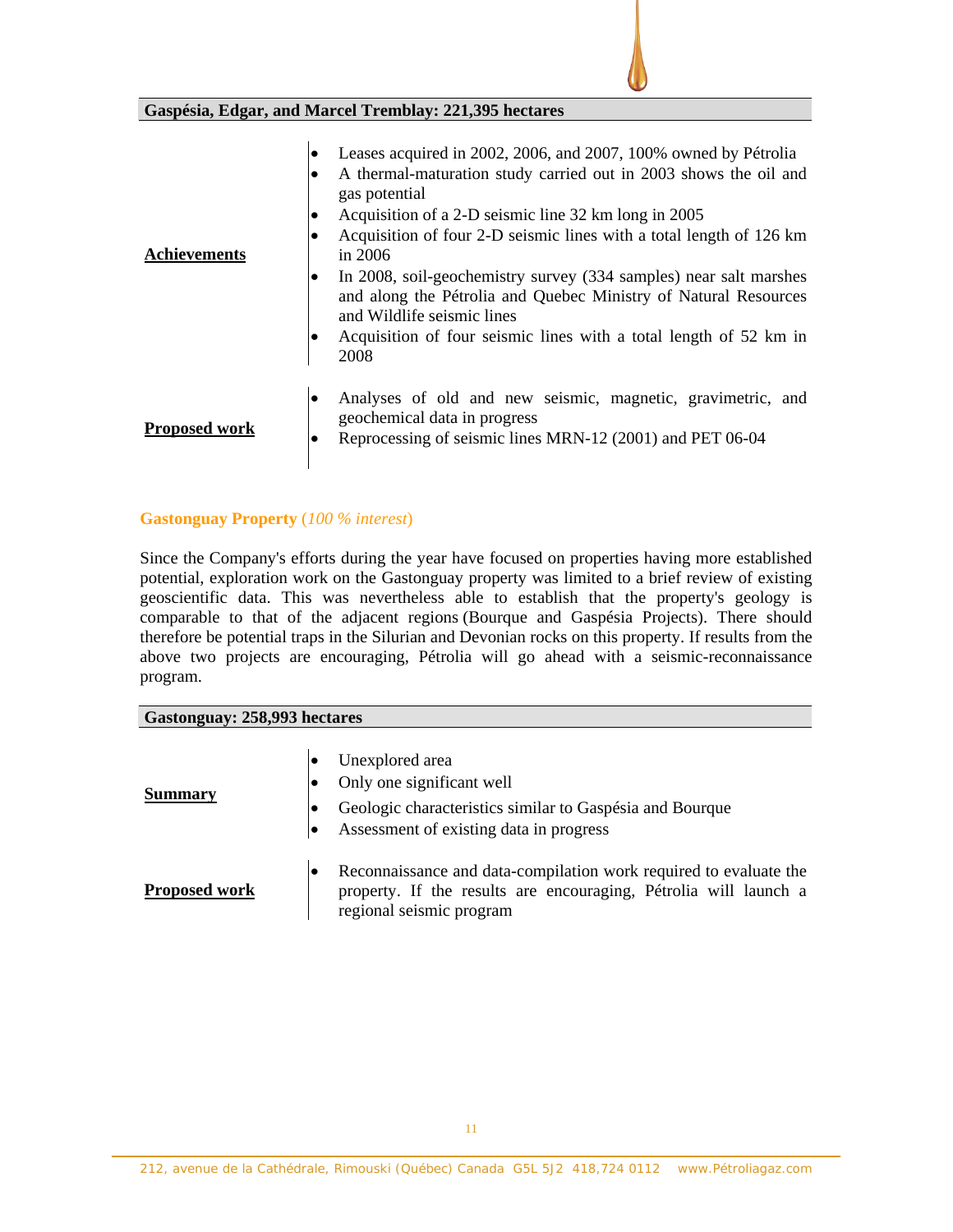# **1.4 EFFECTIVENESS OF INFORMATION DISCLOSURE PROCEDURES AND CONTROLS**

The President and Chief Executive Officer and the Vice-President of Finance have designed or supervised the design of disclosure controls and procedures in order to provide reasonable assurance that material information relating to the Company is made known to them, particularly during the period when the interim filings are being prepared. They have also designed or supervised the design of internal controls over financial reporting in order to provide reasonable assurance regarding the reliability of financial reporting and the preparation of financial statements for publication, in accordance with Canadian generally accepted accounting principles.

### **1.5 OPERATING RESULTS AND CASH POSITION**

During the second quarter, the Company's income was limited to interest income of \$18,869 from short-term investments, compared to \$37,479 for the same quarter in 2008, and project management income of \$9,052. The decreased interest income resulted from a write-off of interest on a partner's debt.

As at March 31, 2009, the Company had cash and cash equivalents of \$6,961,685, a decrease of \$2,059,024 for the quarter. This change is primarily explained by \$1,435,527 in exploration work expenditures and by operating activities.

As at March 31, 2009, working capital was positive at \$8,560,927, which will allow the Company to continue its exploration projects.

Under the terms of research permits granted by Quebec's Ministry of Natural Resources and Wildlife and New Brunswick's Ministry of Natural Resources, the balance of the fees that the Company has agreed to pay to them is \$104,849 by 2012. In addition, the Company must perform work on its properties in Quebec on a yearly basis, with minimum costs varying according to the age of the permits; therefore, they correspond to \$0.50 per hectare for the first year of the permit and increase annually by \$0.50, ultimately reaching \$2.50 per hectare beginning with the fifth year. The minimum amount of work required by Quebec and New Brunswick, net of exploration work already performed, is \$529,409 in 2009, \$56,832 in 2010, \$565,480 in 2011, and \$82,913 in 2012.

#### **1.6 ANALYSIS OF GENERAL AND ADMINISTRATIVE EXPENSES**

General and administrative expenses for the quarter totalled \$432,297, compared to \$393,106 in 2008. The variance of \$39,191 between this quarter in 2009 and the same quarter in 2008 is mainly a result of recorded stock-based compensation of \$207,450 in 2008 and the capital tax for fiscal years 2006, 2007, and 2008, which the Company disputed through a notice of objection filed with Quebec's Ministry of Finance.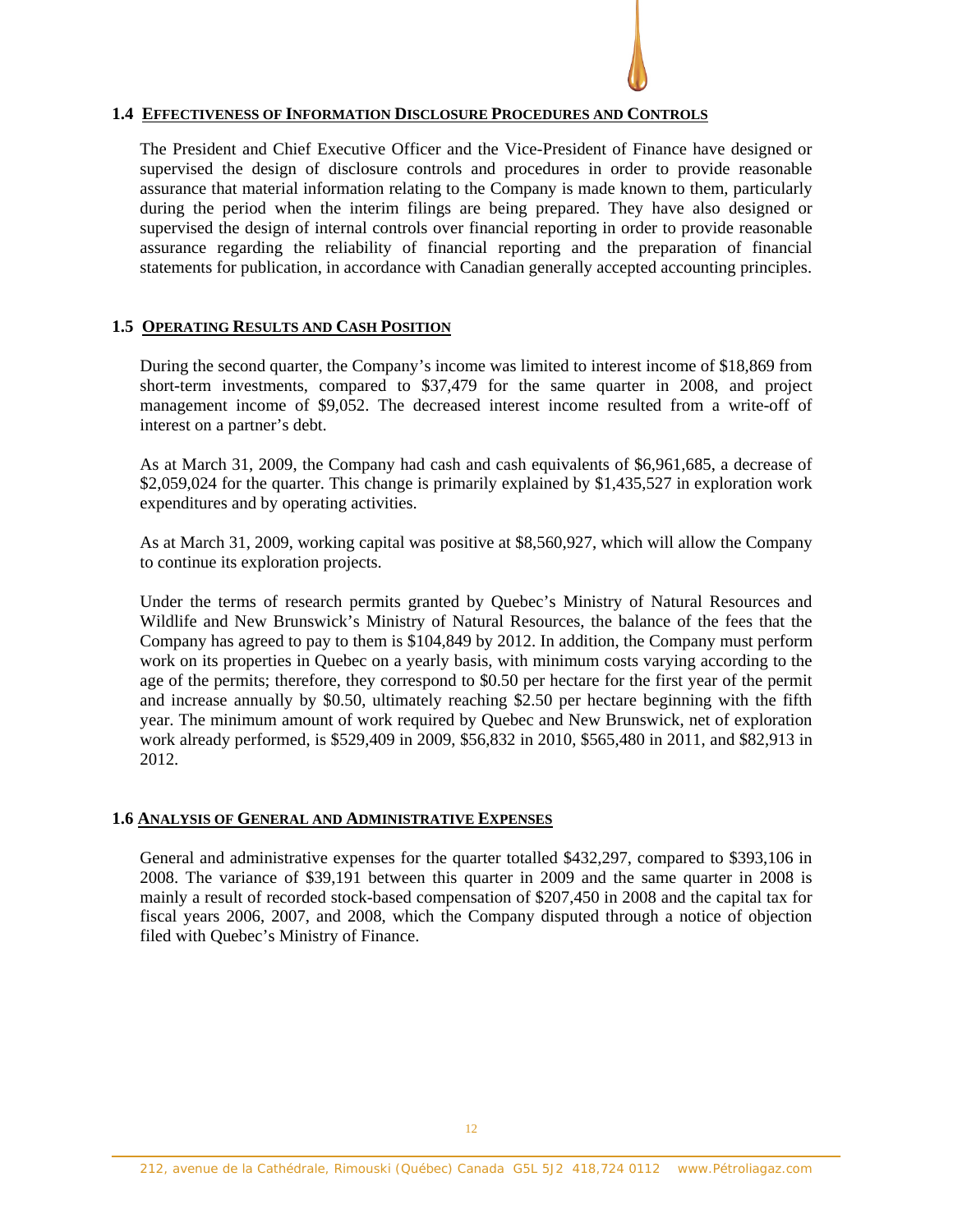### **1.7 SUMMARY OF QUARTERLY RESULTS**

|                                          | 2009               | 2008                  |                 |            | 2007               |                       |                        |            |
|------------------------------------------|--------------------|-----------------------|-----------------|------------|--------------------|-----------------------|------------------------|------------|
|                                          | <b>March</b><br>\$ | <b>December</b><br>\$ | September<br>\$ | June<br>\$ | <b>March</b><br>\$ | <b>December</b><br>\$ | <b>September</b><br>\$ | June<br>\$ |
| Revenue                                  | 27,921             | 63,778                | 129.439         | 44,908     | 37,479             | 43,349                | 17,008                 | 1,366      |
| Net earnings<br>(Net loss)               | (456, 584)         | (649, 671)            | (2,193,065)     | 1,487,502  | (107, 581)         | 38,617                | (192, 054)             | (390, 336) |
| Net earnings<br>(Net loss) per<br>share: |                    |                       |                 |            |                    |                       |                        |            |
| <b>Basic</b>                             | (0.0112)           | (0.0159)              | (0.0623)        | 0.0448     | (0.0035)           | 0.0013                | (0.0066)               | (0.0134)   |
| Diluted                                  | (0.0112)           | (0.0159)              | (0.0623)        | 0.0399     | (0.0035)           | 0.001                 | (0.0066)               | (0.0134)   |

The revenue primarily consists of interest earned in each quarter. General and administrative expenses have been relatively stable from one quarter to another. The main changes in quarterly losses or profits are explained as follows:

| $2007 - June:$      | Unrealized loss of \$150,000 on a long-term investment and stock-based<br>compensation of \$148,770 recorded; |
|---------------------|---------------------------------------------------------------------------------------------------------------|
| $2007 - December:$  | Unrealized gain of \$110,000 on a long-term investment recorded;                                              |
| $2008 - June:$      | Unrealized gain of \$1,590,000 on a long-term investment recorded;                                            |
| $2008 - September:$ | Unrealized loss of \$1,380,000 on an investment and stock-based compensation of<br>\$461,325 recorded;        |
| $2008 - December:$  | Unrealized loss of \$540,000 on an investment recorded.                                                       |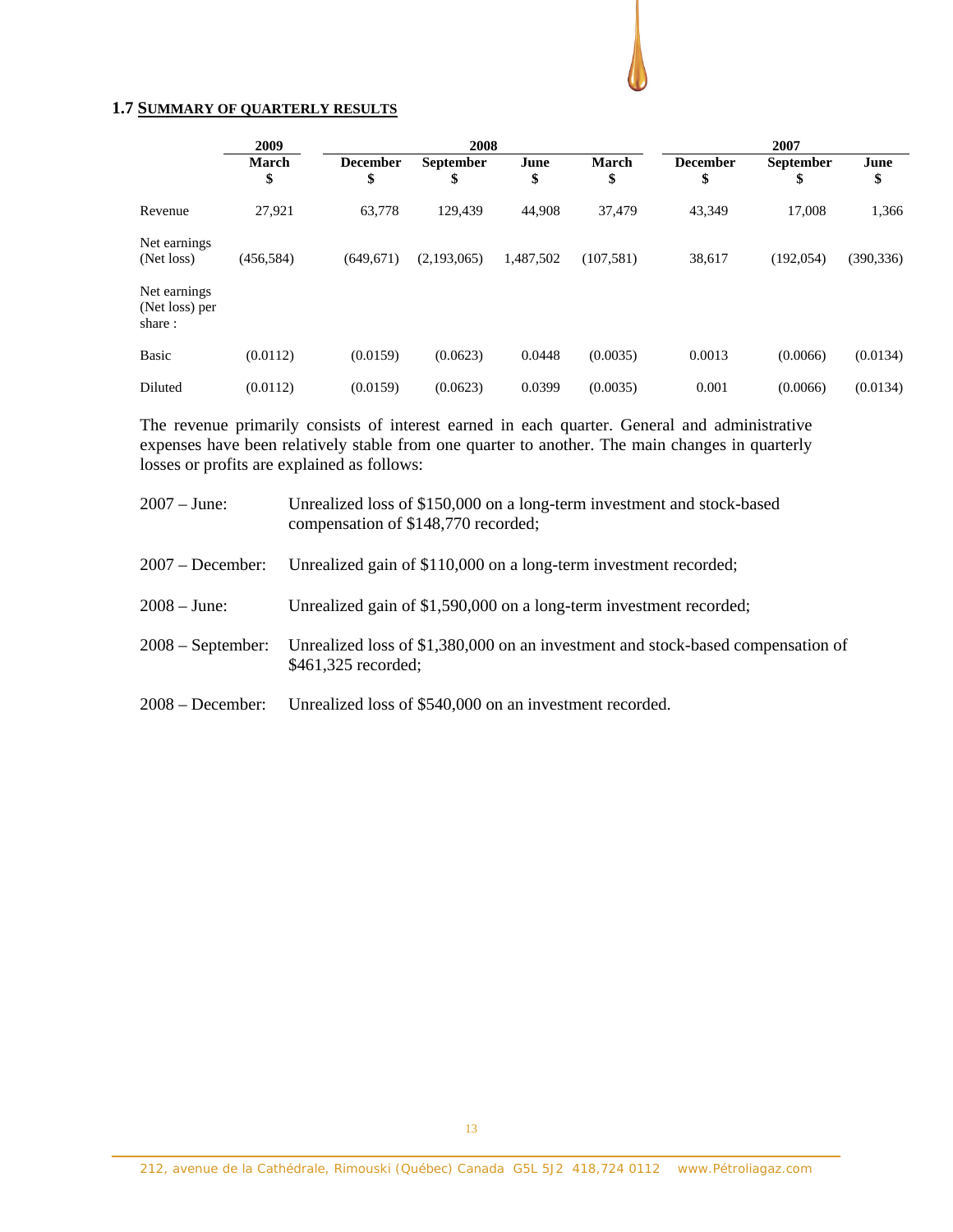### **1.8 RELATED-PARTY TRANSACTIONS**

During the quarter, a company (Gestion LesTrois Inc.) in which one of Pétrolia's directors holds a minority interest billed the Company rent for a location in the amount of \$2,142 (2008 – \$1,400). During the corresponding quarter of the prior year, a company (Géominex Inc.) had billed the Company for deferred exploration expenses in the amount of \$136,525. As at March 31, 2009, \$99,867 is due from these companies (2008 – balance due \$61,888).

The Company shares its administrative expenses with Ressources Appalaches Inc., a company that has the same chief executive officer. For the second quarter, it billed the Company for the following expenses:

|                                                                                         | 2009<br>\$      | 2008<br>S     |
|-----------------------------------------------------------------------------------------|-----------------|---------------|
| General and administrative expenses:<br>Salaries and fringe benefits<br>Office supplies | 84,107<br>1,200 | 64,003<br>900 |
| Telecommunications                                                                      | 1,006           | 2,300         |

A sum of \$38,295 is due to this company as at March 31, 2009 (2008 – \$90,207).

Transactions were carried out with a director who acts as a consultant for the Company under the corporate name Seisserv Inc. The exploration work billed to the Company for the quarter amounted to \$25,658 (2008 – \$6,975). No amount is due as at March 31, 2009 (2008 – \$1,800).

These operations occurred in the normal course of business and were transacted at the fair exchange value established and accepted between the arm's-length parties.

#### **1.9 NEW ACCOUNTING STANDARDS**

Readers are asked to refer to Note 3 in the financial statements dated September 30, 2008, for a detailed description of the accounting standards.

# **1.10 NEW ACCOUNTING STANDARDS**

The Company has adopted the following new sections from the Handbook of the Canadian Institute of Chartered Accountants ("CICA"), which apply to the Company's interim financial statements for periods beginning on October 1, 2008:

- i) Section 3064, "Goodwill and Intangible Assets," replaces Section 3062, "Goodwill and Other Intangible Assets," and Section 3450, "Research and Development Costs." It establishes standards for the recognition, measurement, and presentation of goodwill and intangible assets. Section 1000, "Financial Statement Concepts," was also amended to be consistent with the new section.
- ii) Section 1400, "General Standards of Financial Statement Presentation," establishes the conditions for measuring and presenting the Company's ability to continue as a going concern.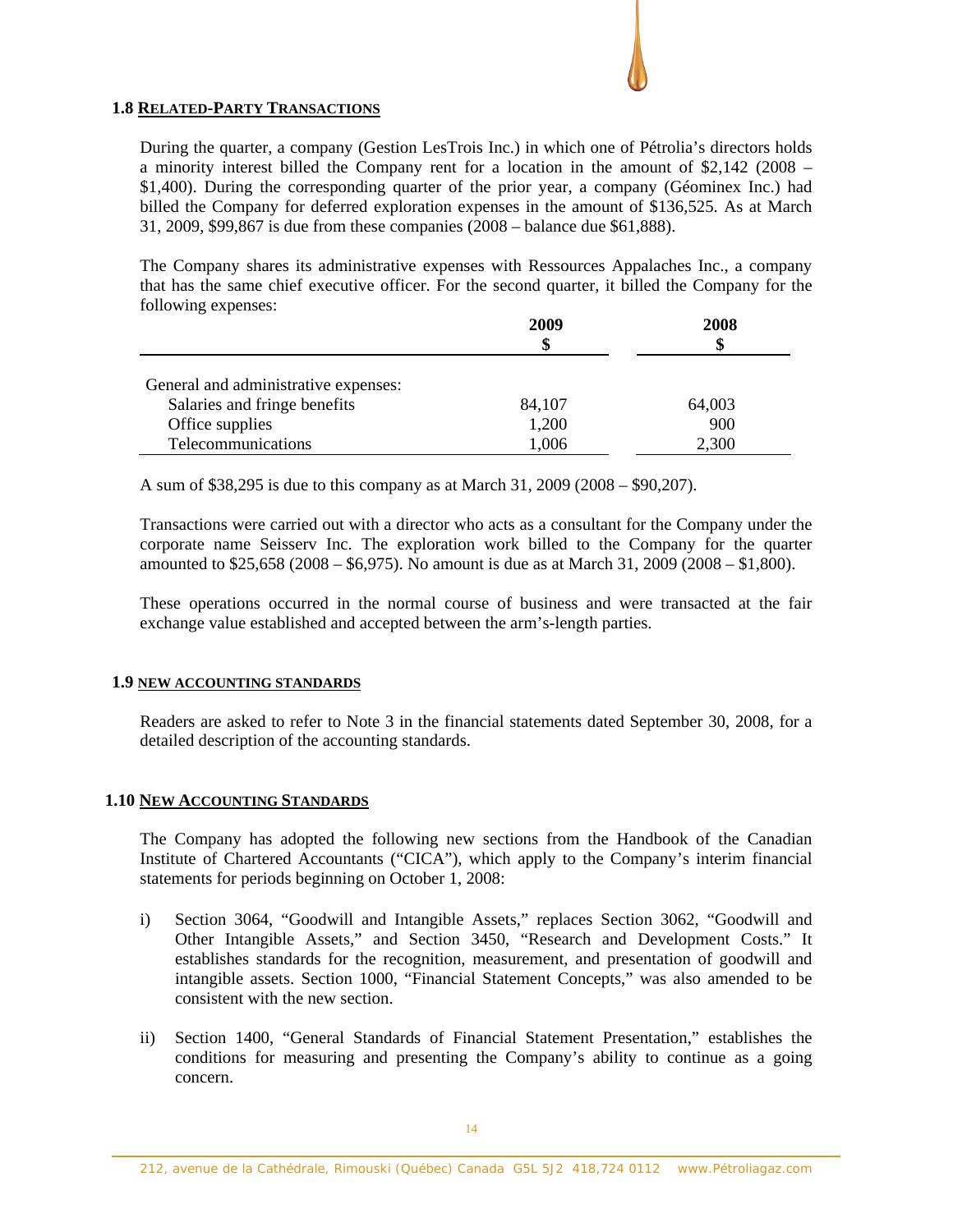During the quarter, the Company adopted EIC-173 and EIC-174:

- i) On January 20, 2009, the Emerging Issues Committee (EIC) of the CICA adopted Abstract No. 173 "Credit Risk and the Fair Value of Financial Assets and Financial Liabilities" (EIC-173), which clarifies that a Company's own credit risk and the credit risk of its counterparty should be taken into account in determining the fair value of financial assets and liabilities. EIC-173 is to be applied retroactively, without restatement of prior periods, to all financial assets and liabilities measured at fair value in interim and annual financial statements for periods ending on or after the date of issuance of this abstract.
- ii) On March 27, 2009, the EIC of the CICA adopted Abstract No. 174 "Mining Exploration Costs," which specifies the fact that an entity that initially capitalized exploration costs has an obligation in the current and subsequent accounting periods to determine whether the value of the exploration costs recorded in assets must be reduced. EIC-174 must be applied to financial statements published after the publication date of the abstract.

The adoption of these new sections and these new EICs had no significant impact on the Company's financial statements.

### **1.11 FUTURE ACCOUNTING STANDARDS**

- i) Section 1582, "Business Combinations," replaces Section 1581, "Business Combinations." It establishes standards for the recognition of a business combination and is the Canadian equivalent of IFRS 3 (revised), "Business Combinations." The section will be applied prospectively to business combinations with an acquisition date on or after October 1, 2011. Early application is acceptable.
- ii) Section 1601, "Consolidated Financial Statements," and Section 1602, "Non-controlling Interests," replace Section 1600, "Consolidated Financial Statements." Section 1601 defines standards for preparing consolidated financial statements. Section 1602 defines standards for the recognition of non-controlling interests in a subsidiary in consolidated financial statements subsequent to a business combination. These standards are equivalent to the corresponding provisions of IAS 27 (revised), "Consolidated and Separate Financial Statements." The sections will apply to interim and annual consolidated financial statements for fiscal years beginning on or after October 1, 2011. However, their early adoption is permitted from the start of a fiscal year.
- iii) International Financial Reporting Standards

The CICA Accounting Standards Board (AcSB) has adopted a strategic plan to converge with the International Financial Reporting Standards (IFRS) for companies having public accountability obligations. As the AcSB confirmed on February 13, 2008, the conversion requires companies that have public accountability obligations to adopt the IFRS fully in 2011. The transition to the IFRS will apply to interim and financial statements for fiscal years opened on or after January 1, 2011. The Company will switch to the new standards according to the schedules established by these new rules and will closely monitor all changes resulting from this convergence.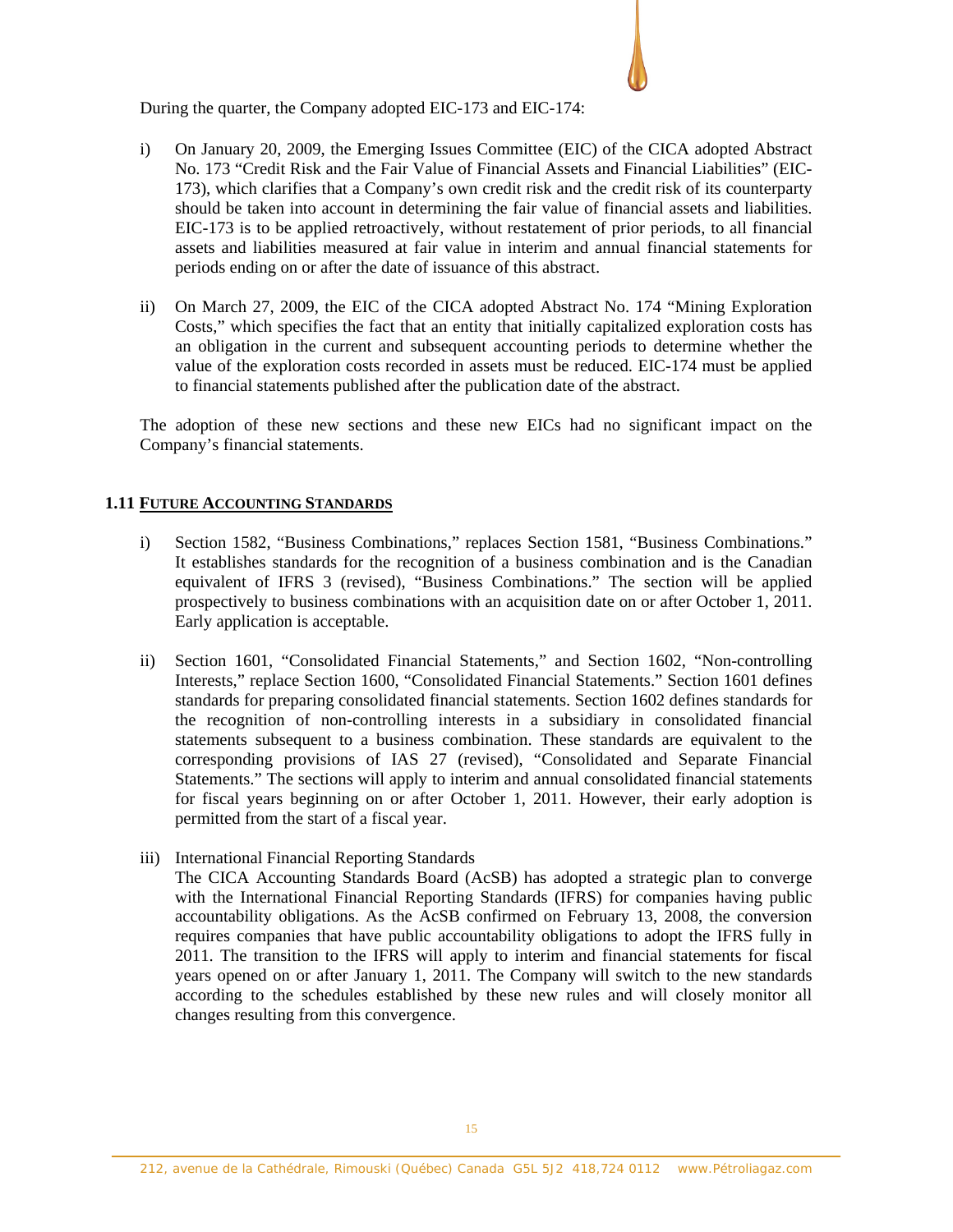

Its conversion project will be carried out in four stages: initial assessment, detailed assessment, design, and implementation. During fiscal year 2008, the Company began the first stage, the initial assessment, which involves analyzing the main differences existing between the GAAP and the IFRS, as well as an examination of the possible adoption options.

The Company will proceed with the detailed assessment and design stages beginning in fiscal year 2009. More specifically, in the detailed assessment stage, the Company will assess the impacts of the IFRS on accounting and financial reporting on systems and processes, business, employees, and others. This stage will determine the consequences of the change. Then, during the design stage, the Company will start the review of the accounting processes and systems that will be affected by the differences identified through analyses performed during the previous stages.

Finally, the implementation, planned for fiscal year 2011, will involve establishing the changes in policies, procedures, and practices as well as the IT systems.

### **1.12 FINANCIAL INSTRUMENTS**

#### **Fair Value**

The Company holds the following financial instruments:

### **i) Instruments held for trading designated as held for trading**

Cash and cash equivalents as well as investments are recorded at fair value at each balance sheet reporting date. Any variation in the fair value is presented in net earnings in the period during which these variations occur. The fair value of equity instruments is based on the market price for the investments in question.

#### **ii) Loans and Receivables**

The book value of receivables is close to their fair value because of their short-term maturity. After their initial fair value valuation, they are valued at the amortized cost using the effective interest method, which generally corresponds to cost.

#### **iii) Other Financial Liabilities**

The book value of payables and accrued expenses is close to their fair value because of their short-term maturity. After their initial fair value valuation, they are valued at the amortized cost using the effective interest method, which generally corresponds to cost.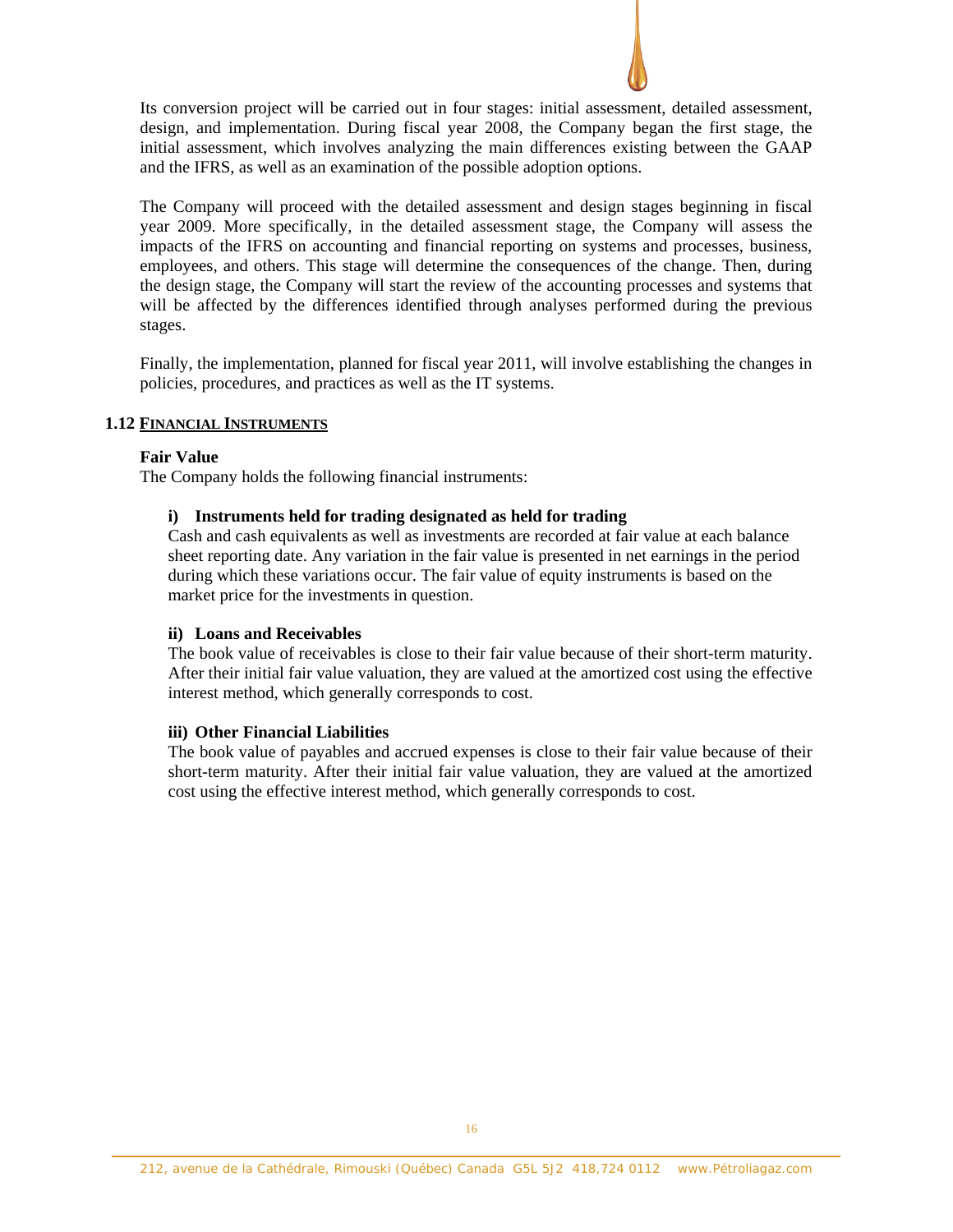### **Risk Management Policy**

The Company's financial assets and liabilities expose it to various risks. The following analysis provides an assessment of the risks as at March 31, 2009, the date of the balance sheet:

# *Credit Risk*

Financial instruments that potentially subject the Company to credit risk consist primarily of cash and cash equivalents and accounts receivable. The Company's cash and cash equivalents are held with or issued by first-class financial institutions. Receivables mostly represent sums due from the federal and provincial government and from partners. Therefore, Management considers the risk of non-performance on these instruments to be very minimal.

### *Liquidity Risk*

Liquidity risks are the risks that the Company would be unable to cope with its financial obligations at the required times or could only do so at excessive cost. The Company finances its growth through the issuance of shares. One of Management's main financial objectives is to maintain an optimal level of liquidities by actively managing the exploration work to be performed.

The oil and gas properties held by the Company are in the exploration stage. The Company's long-term profitability is partially linked to the costs and the success of the exploration and subsequent development programs, which may also be influenced by various factors.

Among these, factors to be considered include environmental regulations, features of possible oil and gas accumulations, i.e., the quality and quantity of the resources, as well as development costs for a production infrastructure, financing costs, price of oil, and the competitive nature of the industry.

Significant investments are necessary to complete the exploration and reserve development programs. In the absence of cash flows generated by oil and gas operations, the Company depends on capital markets to finance its exploration and development activities. Market conditions and other unforeseeable events could have an impact on the Company's ability to raise the funds required for its development.

### *Market Risk*

Market risk is the risk that the fair value of the investment held for trading would fluctuate due to market price variations.